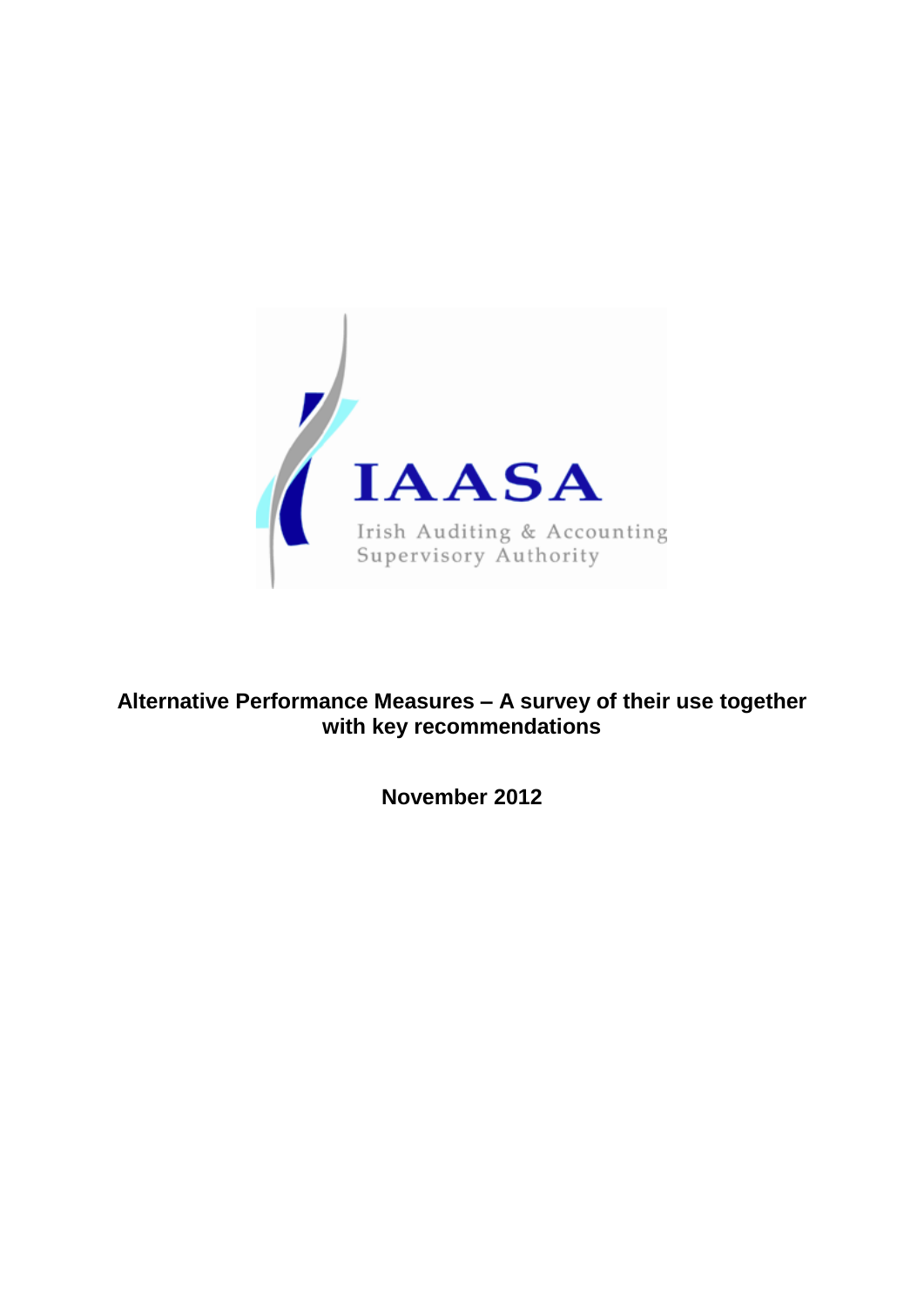## **CONTENTS**

| <b>Section</b> | <b>Title</b>                                              | Page         |
|----------------|-----------------------------------------------------------|--------------|
| 1              | Introduction                                              | $\mathbf{2}$ |
| 2              | Purpose of this document                                  | $\mathbf{2}$ |
| 3              | Summary findings                                          | 3            |
| 4              | Key recommendations                                       | 3            |
| 5              | Relevant sources of information regarding the use of APMs | 4            |
|                | Appendix - Detailed findings on issuers' use of APMs      | 5            |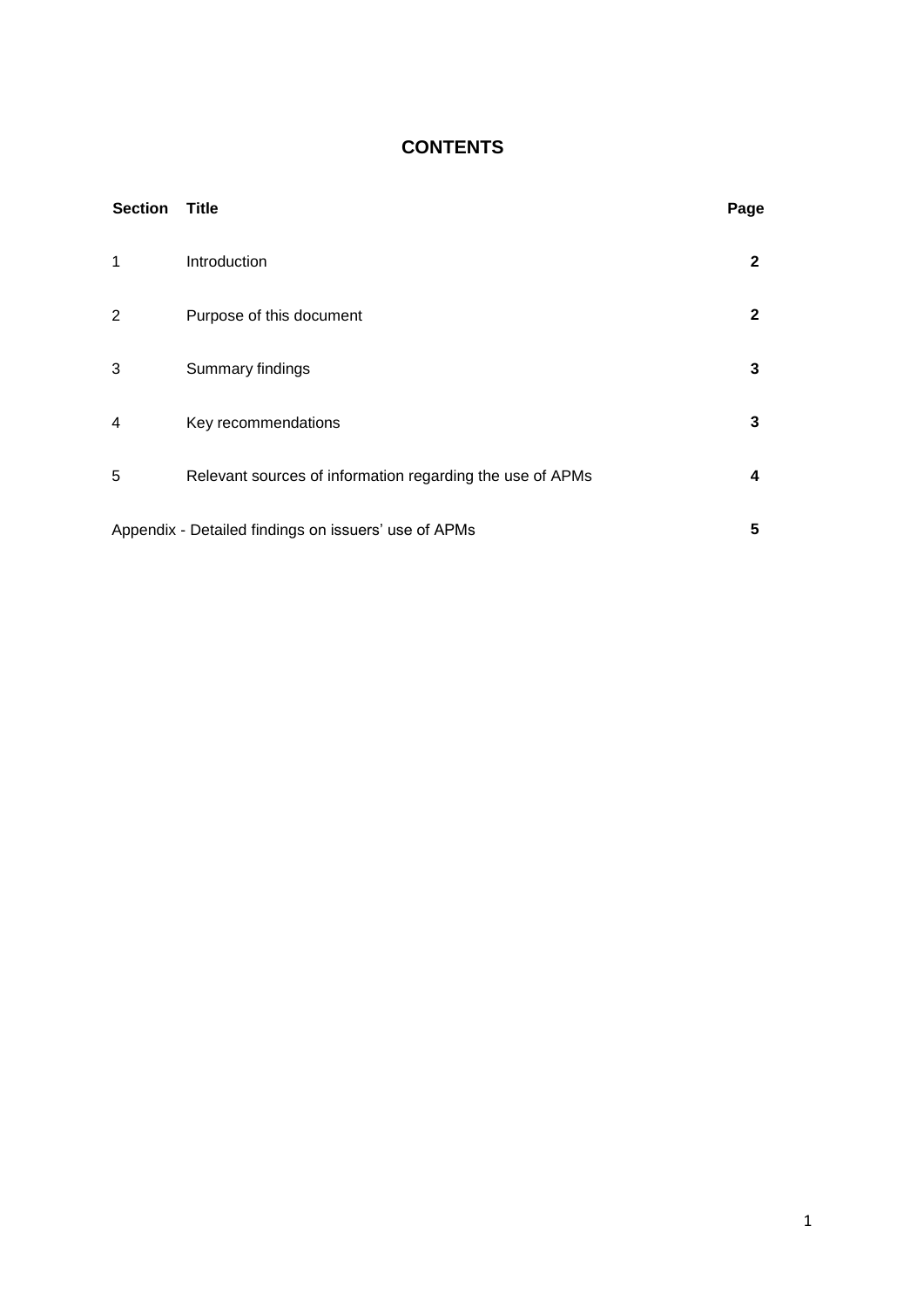## **1. Introduction**

The financial statement review remit of the Irish Auditing and Accounting Supervisory Authority ('IAASA') derives from the [Transparency \(Directive 2004/109/EC\) Regulations 2007 \(S.I. No. 277 of](http://www.iaasa.ie/legislation/si277_2007.htm)   $\frac{2007}{2007}$  (as amended) ('the Regulations')<sup>1</sup>. Under the Regulations, IAASA examines the annual and half-yearly financial reports of certain equity, debt and fund issuers with securities admitted to trading on a regulated market within the European Union.

Most equity issuers within IAASA's financial reporting review remit<sup>2</sup> choose to present alternative performance measures ('APMs')<sup>3</sup> in their annual reports. APMs are used to analyse the performance, financial position and cash flows of a business and to highlight the key components of an issuer's results for users of financial statements.

APMs can be derived from the financial statements prepared under IFRS $<sup>4</sup>$  (the statutory financial</sup> statements) or other sources and typically use alternative methodologies to those that are required to be used under IFRS. Furthermore, some issuers report non-financial key performance measures, such as production or activity levels. For the purpose of this document, APMs are limited to measures which are derived from items reported in the financial statements.

Typically, though not exclusively, APMs are to be found in sections of the annual report outside of the financial statements, such as in the Chairman's Statement, Operating and Financial Review, Directors' Report or other similar reports. APMs are often quoted in preliminary results and other market and press announcements and attract significant attention from users.

When appropriately used, APMs can supplement the information provided by the financial statements and add quality and depth to users' understanding of the performance, financial position and cash flows of issuers. However, where APMs are improperly used they may:

- (a) inhibit users' ability to interpret the issuer's results;
- (b) present an unbalanced assessment of the performance, financial position or cash flows (e.g. focussing on the positive with insufficient reference to the bad news);
- (c) confuse the message reported by the financial statements; and
- (d) mislead users as to the performance, financial position or cash flows arising.

## **2. Purpose of this document**

This survey focuses on the use of APMs in annual reports. The findings are based on a desk top review of 20 equity issuers with financial year ends occurring mainly during the calendar year ending December 2011. The purpose of this paper is to identify and describe the most common financial APMs presented in equity issuers' annual reports and to identify key recommendations which, if applied, should enhance users' understanding of the performance, financial position and cash flows and enable better comparability across issuers.

 1 The [Transparency \(Directive 2004/109/EC\) Regulations 2007 \(S.I. No. 277 of 2007\)](http://www.iaasa.eu/legislation/si277_2007.pdf) has subsequently been amended by the [Transparency \(Directive 2004/109/EC\) \(Amendment\) Regulations 2010 \(S.I. No. 102 of 2010\),](http://www.iaasa.ie/legislation/si102_2010.pdf) th[e Transparency \(Directive](http://www.iaasa.ie/legislation/si238_2012.pdf)  [2004/109/EC\) \(Amendment\) Regulations 2012 \(S.I. No. 238 of 2012\),](http://www.iaasa.ie/legislation/si238_2012.pdf) and th[e Transparency \(Directive](http://www.iaasa.ie/legislation/si316_2012.pdf) 2004/109/EC) [\(Amendment\) \(No. 2\) Regulations 2012 \(S.I. No. 316 of 2012\).](http://www.iaasa.ie/legislation/si316_2012.pdf) Each of these Statutory Instruments is available at <u>[http://www.iaasa.ie/legislation/index.htm#Other\\_Relevant\\_Statutory\\_Instruments](http://www.iaasa.ie/legislation/index.htm#Other_Relevant_Statutory_Instruments)</u><br><sup>2</sup> For the purposes of this document, reference to equity issuers is a reference to issuers applying IFRS as endorsed by the EU

and falling within the scope of the EU Transparency Directive (EU Directive 2004/109/EC).<br><sup>3</sup> Also referred to as non-GAAP financial measures or key performance indicators ('KPIs')

<sup>4</sup> International Financial Reporting Standards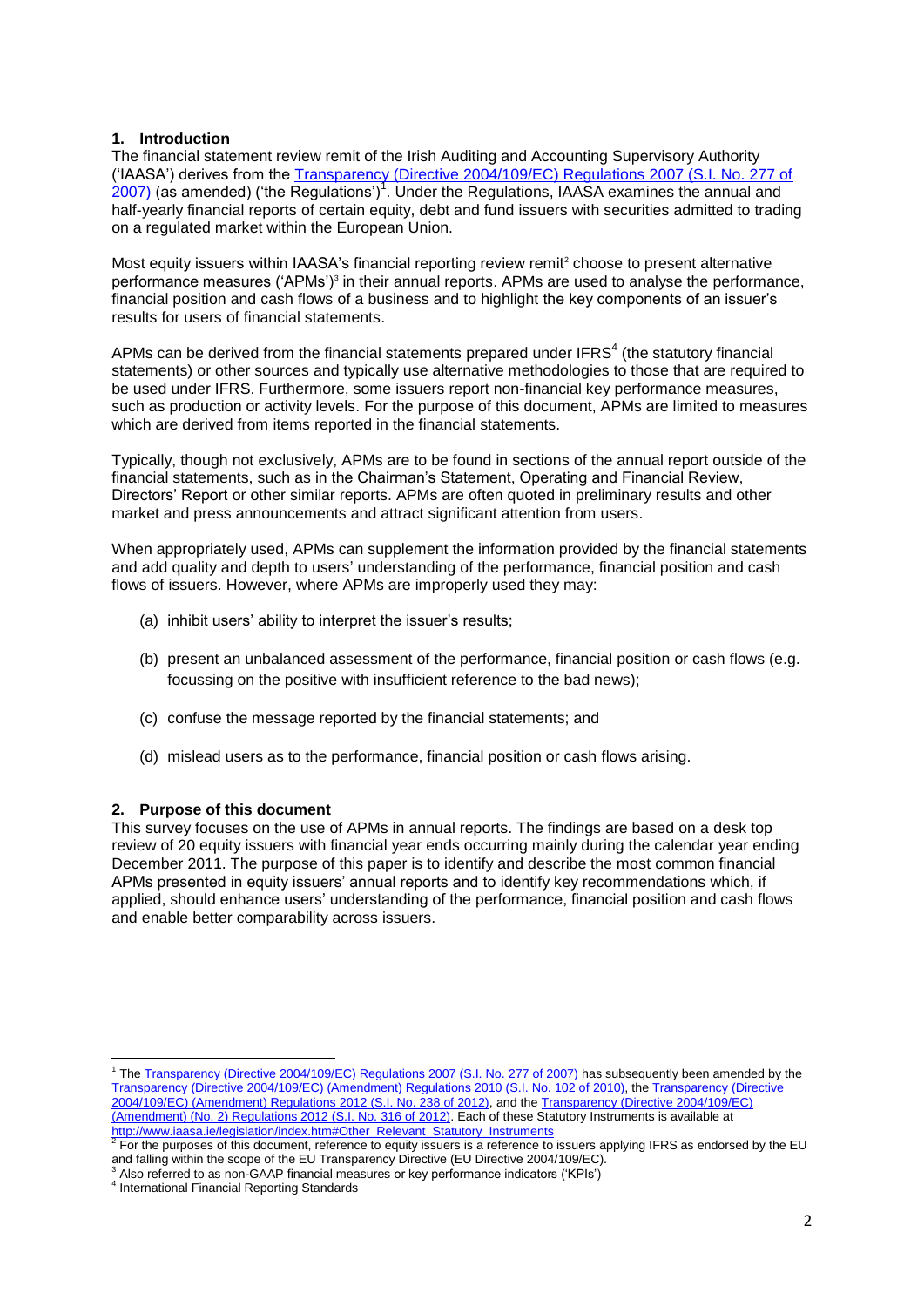## **3. Summary findings**

The following are a summary of the findings of this survey:

- The most common APMs presented by the equity issuers included in the survey were:  $\bullet$ 
	- (a) EBITDA and other variations of earnings;
	- (b) Operating profit/results of operating activities;
	- (c) Free cash flow;
	- (d) Net debt/gross debt;
	- (e) Adjusted earnings per share ('adjusted EPS');
	- (f) Return on capital employed; and
	- (g) Revenue growth.
- In respect of the EBITDA earnings measure, there was variation across issuers in respect of the items included or excluded from the earnings component, although there was, in most cases, no explanation as to why adjustment was considered necessary. A majority of issuers did not reconcile the IFRS earnings line item to the earnings used in the EBITDA measure. A majority of the items for which earnings were adjusted were expenditure, rather than income items.
- All of the issuers surveyed reported some form of 'operating profit' as an APM. Net debt was a popular APM, with 80% of the issuers surveyed reporting the measure. Free cash flow was a less used, although still popular, APM. With regard to the latter two APMs, it was found that the measure was often not explained and that the basis of calculation included different combinations of a range of items. Similarly, in the case of adjusted EPS, most issuers did not disclose the reasons for the adjustments.
- In respect of return on capital employed, there were a variety of interpretations regarding both  $\bullet$ the components of the profit measure and the measure of capital employed used to calculate the percentage.
- Only a minority of issuers surveyed identified the various different components of revenue  $\bullet$ growth, including volume increases, price growth, acquisition related revenue growth and the effects of currency movements.

More detail on the findings can be found in the Appendix.

## **4. Key recommendations**

In preparing future annual reports, directors are encouraged to give further consideration to their judgements concerning the preparation and presentation of APMs given the attention these command from users. Specifically, where APMs are presented, the directors are strongly encouraged to ensure their appropriate selection, preparation and presentation and to apply the following recommendations:

- (a) explain the reason for the presentation of each APM;
- (b) provide a clear definition of each APM used;
- (c) provide an explanation of the basis for the calculation of each APM including details as to why selected APMs exclude certain items. The reasons for the adjustments should be clearly explained (i.e. how the underlying residual figure is key to understanding the performance or financial position or cash flows);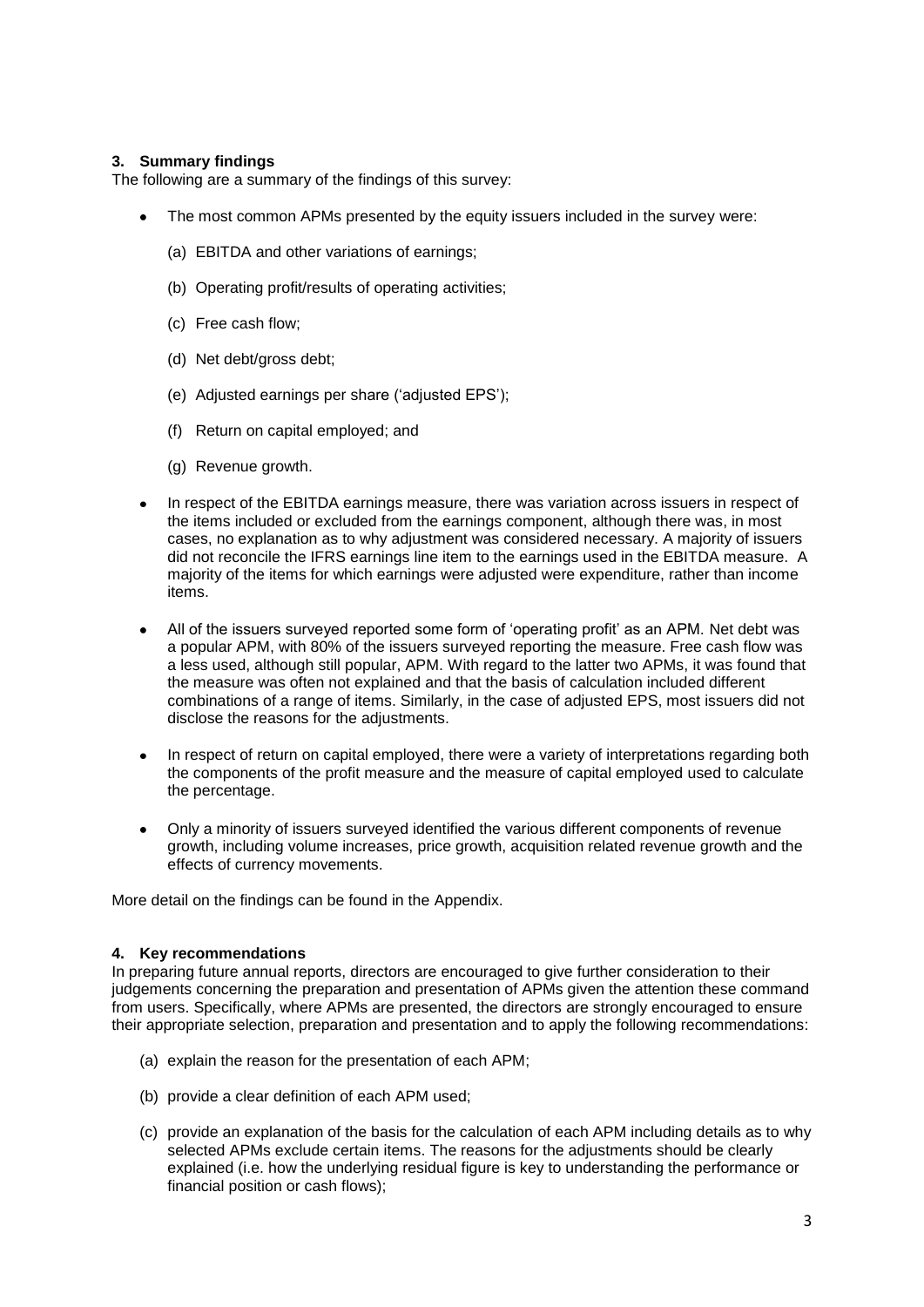- (d) provide a reconciliation of each APM to the relevant IFRS data, where applicable;
- (e) include a comparative measure for all reported APMs;
- (f) disclose all APMs used within a single location in the annual report where possible, making it easier for users to assess the performance measures as a whole;
- (g) avoid the preparation and presentation of APMs in a manner that has the potential to detract from, or conflict with, the information provided in the financial statements; and
- (h) avoid the presentation of APMs in a manner that gives them inappropriate prominence over the IFRS measures.

## **5. Relevant sources of information regarding the use of APMs**

The following documents provide information of relevance to the use of APMs in annual reports and readers may find them a useful source of reference in this context.

## *5.1 CESR Recommendation on Alternative Performance Measures*

A Paper entitled *CESR Recommendation on Alternative Performance Measures*' 5 (published in October 2005) provides non-mandatory guidance on the use of APMs. It encourages issuers that provide APMs to do so in a manner that is appropriate and useful for investors' decision making and provides eight specific recommendations for their presentation. While at the time of publishing this survey, ESMA (successor to CESR) had not published an update to this Recommendation, IAASA understands that an updated Paper will be published before year end.

## *5.2 Content of the management report*

Transparency Rule 6.1<sup>6</sup> and Section 13 of the Companies (Amendment) Act, 1986 require the management report (directors' report in respect of the 1986 Act) to contain a fair review of the development, performance and financial position of the business using key performance indicators where necessary, both financial and non-financial.

## *5.3 IASB Practice Statement: Management Commentary (issued December 2010)*<sup>7</sup>

The IASB Practice Statement provides a broad, non-binding framework for the presentation of management commentary that relates to financial statements and sets out the principles, qualitative characteristics and elements of management commentary that are necessary to provide users of annual reports with useful information.

## **IRISH AUDITING & ACCOUNTING SUPERVISORY AUTHORITY NOVEMBER, 2012**

 $\overline{a}$ 

 $^5$  Reference CESR/05-178b and available at http://www.esma.europa.eu/system/files/05\_178b.pdf

<sup>&</sup>lt;sup>6</sup> The Transparency Rules (September 2009) are issued by the Central Bank and are available via the web at http://www.centralbank.ie/regulation/securities-markets/transparency/Documents/Transparency%20Rules.pdf 7 The IASB Practice Statement: *Management Commentary* is available *via* the IASB website at: http://www.ifrs.org/NR/rdonlyres/9EA9F29A-3F34-4E39-9388-

<sup>989</sup>B07563D4E/0/Managementcommentarypracticestatement8December.pdf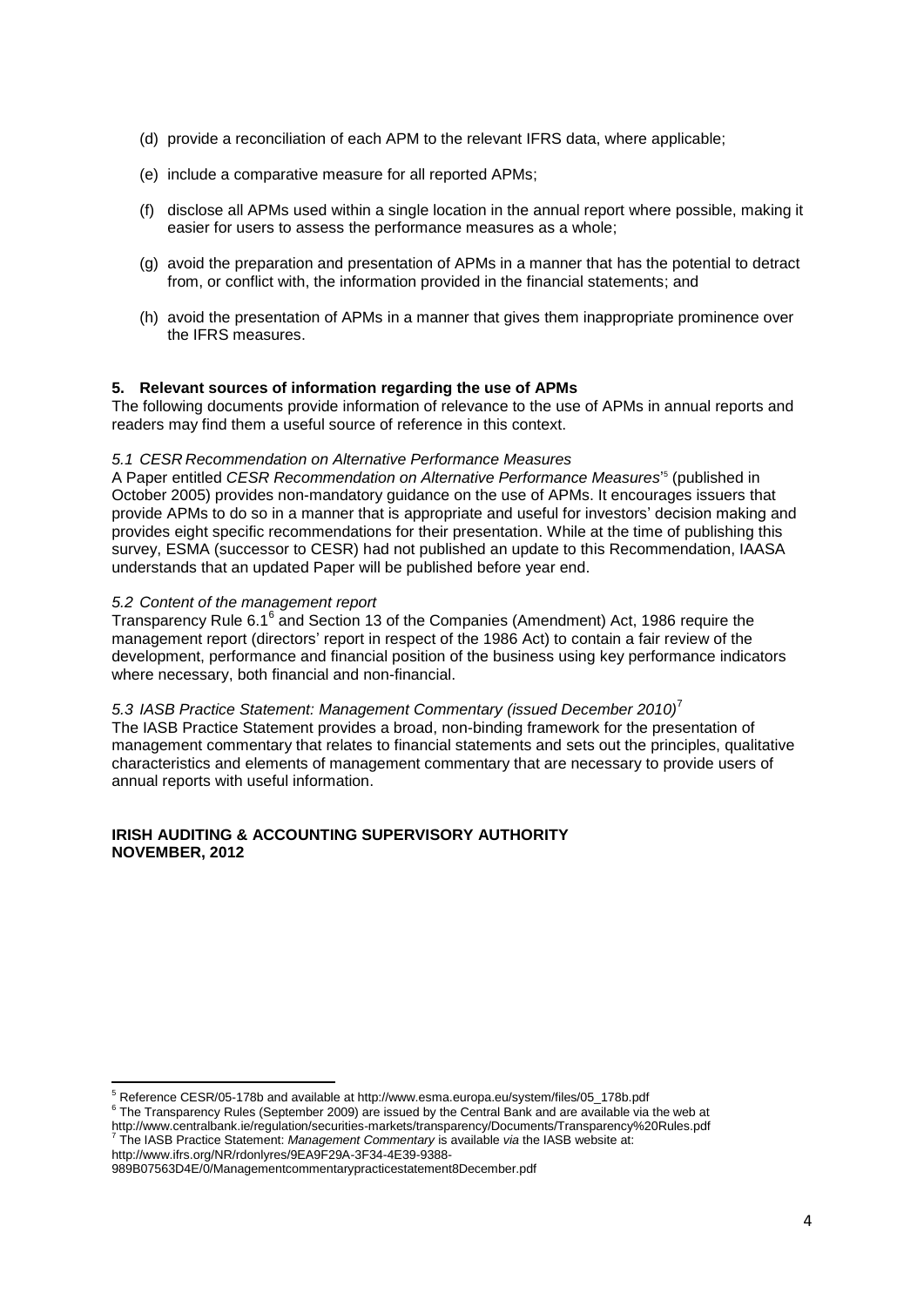## **Appendix - Detailed findings on issuers' use of APMs**

#### *EBITDA and other variations of earnings*

Earnings before Interest, Tax, Depreciation and Amortisation ('EBITDA') is a measure of the operational profitability of the business. EBITDA (and variations thereof) is a commonly understood performance measure and for this reason is favoured by many issuers.

80% of the issuers surveyed reported EBITDA or earnings linked APMs in their annual reports. In many instances 'earnings' was adjusted, often resulting in the 'earnings' measure differing significantly from the earnings amount reported in the financial statements. Furthermore, there was variation as to which items were included or excluded from the APM earnings measure, with one or more of the following items often being excluded:

- (a) exceptional items;
- (b) share based payment expense;
- (c) lease rentals;
- (d) contributions from associates and joint ventures;
- (e) non-recurring items including related tax credits;
- (f) asset impairment charges;
- (g) profits on disposals and group share of associates profit after tax;
- (h) past service gain/charges on retirement obligations;
- (i) restructuring costs; and
- (j) annualised EDITDA of companies acquired during the year.

The reported APM earnings included some, or a combination, of the following items:

- (a) discontinued operations;
- (b) share based payment compensation; and
- (c) gain/loss on the divestment of a business.

It was noted from the examination of the selected issuers' annual reports that:

- (a) the majority did not provide a reconciliation of earnings used for APM purposes to earnings reported in the financial statements;
- (b) a majority did not explain the rationale for excluding selected charges, which are outlined above, from earnings;
- (c) a number of issuers did not explain why the adjusted earnings figure was considered to be a more relevant reflection of the underlying earnings;
- (d) the majority of excluded items were expenditures rather than income; and
- (e) the significant adjustments to EBITDA reported by many equity issuers can also have a consequential effect on other earnings linked APMs (e.g. EBITDA to net debt or interest cover to EBITDA).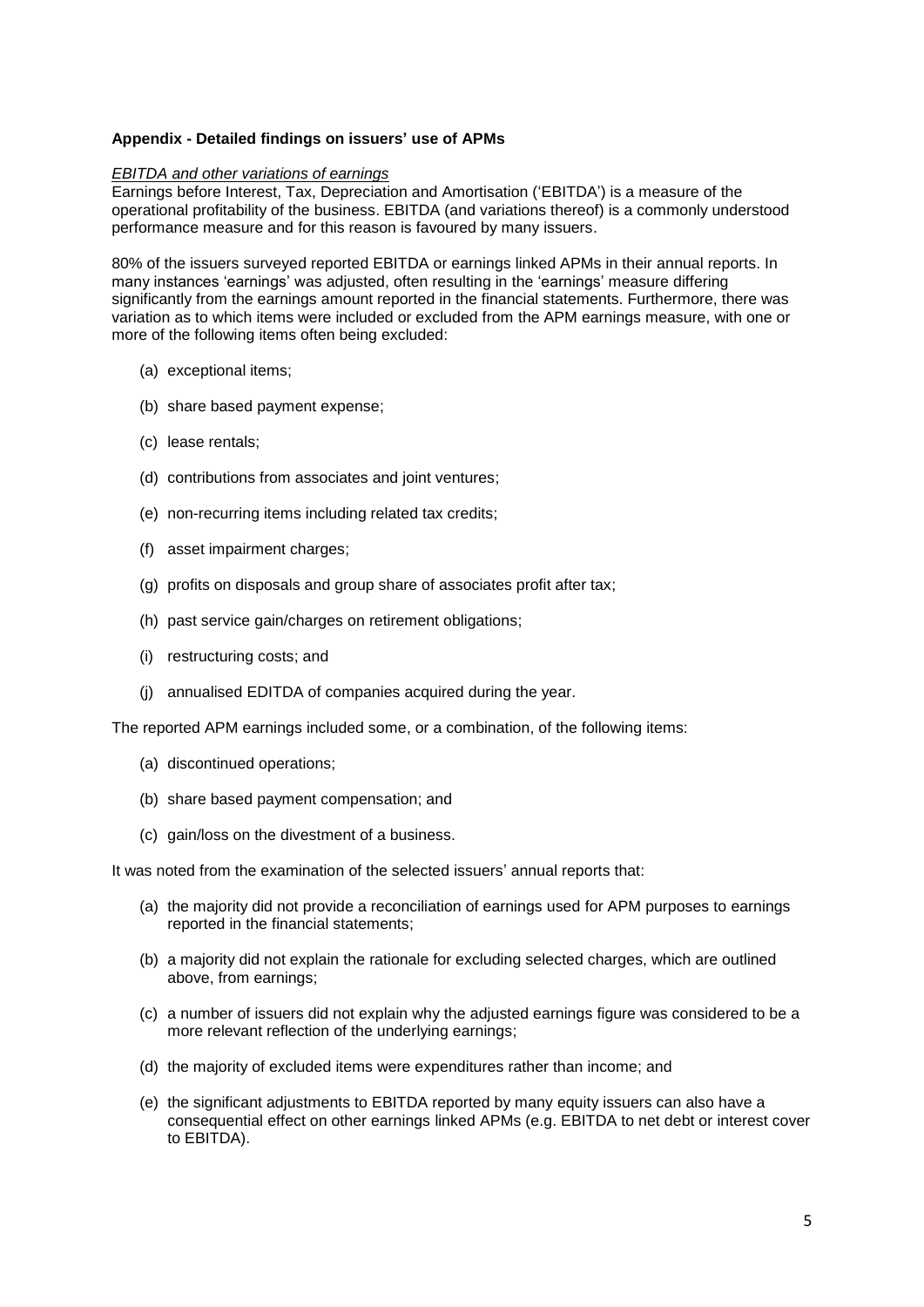## *Operating profit/results of operating activities*

Operating profit is a widely used APM and is scrutinised by many users of annual reports. It usually appears in the Income Statement and, therefore, differs from many other APMs as it is included as part of a primary statement contained in the financial statements.

While operating profit is not defined in IFRS, it is noted that IAS 1.BC56 states that entities should ensure that amounts classified as operating are representative of activities that would normally be considered to be operating. IAS 1.BC56 further states that it is misleading and would impair the comparability of financial statements if items of an operating nature were excluded from the results of operating activities.

All of the issuers surveyed reported some form of 'operating profit' as an APM. It was noted that in a number of cases, operating profit was presented before:

- (a) exceptional items (which vary from issuer to issuer); and
- (b) amortisation of intangibles.

#### *Net debt/gross debt*

80% of the issuers surveyed disclosed *'net debt'*, *'gross debt'* or both as an APM.

*'Net debt'* was described by issuers as being comprised of various combinations of:

- (a) cash and cash equivalents;
- (b) liquid investments;
- (c) derivative financial assets and liabilities;
- (d) interest bearing loans and borrowings; and
- (e) in one instance, excluding net debt of an associate investment.

In a majority of the cases, issuers explained the basis for the calculation.

*'Net debt to EBITDA'* was a financial measure presented by 50% of issuers in the survey. However, the significance of the measure was not explained in the majority of instances.

## *Free cash flow*

Free cash flow represents an entity's ability to generate cash after deducting the funds necessary to maintain or expand its current asset base. Its focus on cash in the current environment where access to funds is limited has resulted in this measure being the subject of heightened attention and comparison amongst issuers and across industries.

50% of the issuers surveyed presented free cash flow as an APM although most of those did not provide an explanation as to the reason for their specific definition and presentation of *'free cash flow'*. 60% of issuers that reported free cash flow as an APM did not provide a description of what was included in and omitted from '*free cash flow*'. It was described as '*net cash flow from operating activities'* adjusted for capital expenditure and various issuer specific combinations of:

- (a) interest paid;
- (b) tax paid; and
- (c) pension deficit funding.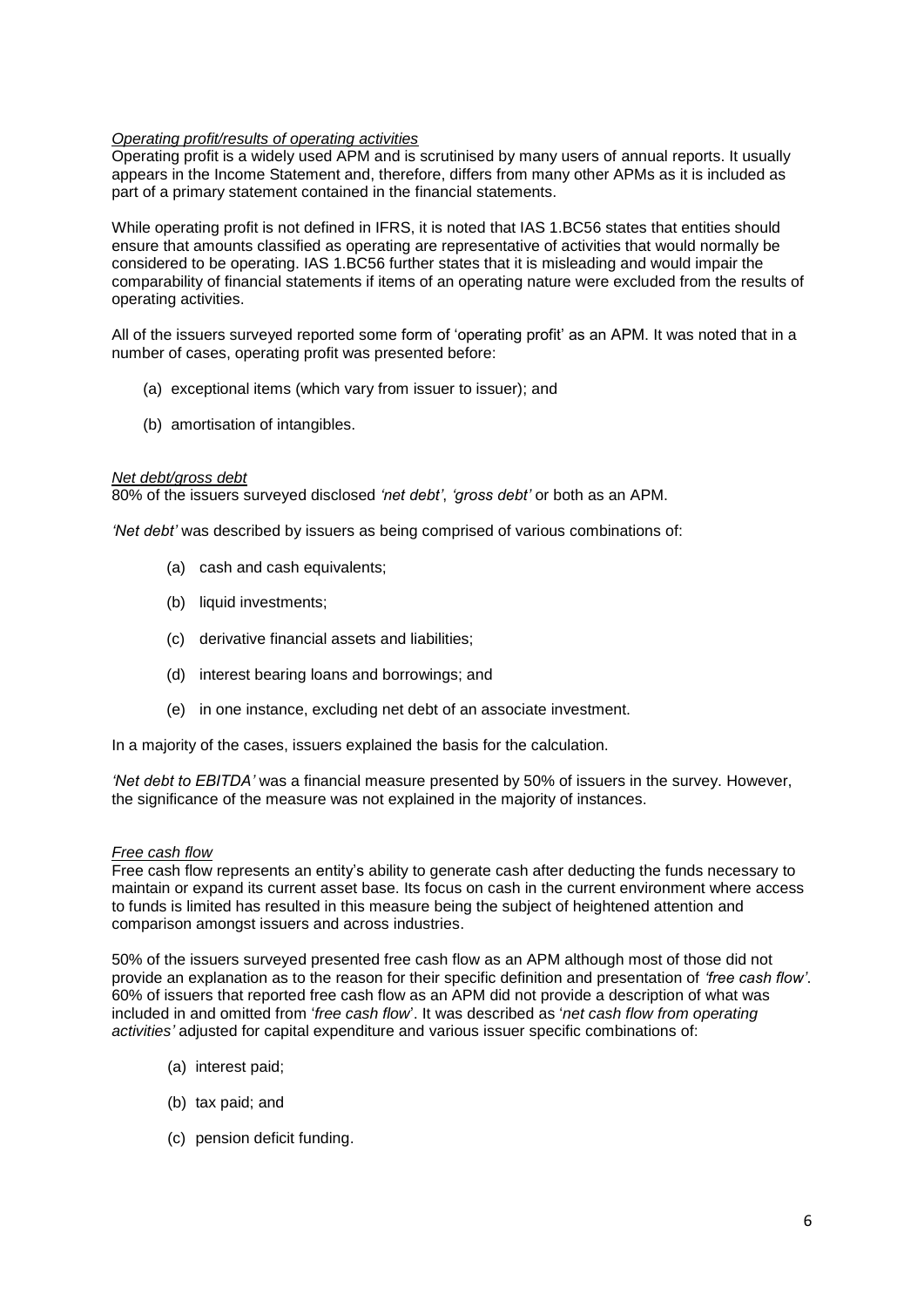## *Adjusted earnings per share ('Adjusted EPS')*

In addition to the basic and diluted EPS calculations required by IFRS, 60% of the issuers surveyed disclosed an adjusted EPS measure as an APM.

Adjusted EPS measures were entity specific and variations included EPS measures adjusted for combinations of the following:

- (a) exceptional items;
- (b) movement of fair value on derivatives;
- (c) amortisation of intangible assets including acquisition related intangibles;
- (d) after tax impact of one-off gains;
- (e) results of discontinued operations;
- (f) pension interest;
- (g) non trading items;
- (h) onerous lease provisions;
- (i) impairment charges; and
- (j) net restructuring costs.

Most issuers who disclosed *'adjusted'* EPS measures did not disclose the reasons for the adjustment to EPS or the significance of the *'adjusted'* EPS measures to financial performance.

#### *Return on capital employed ('ROCE')*

Return on capital employed is a measure that indicates the profitability of an issuer's business relative to the amount of capital investment, e.g. ROCE may be expressed as:

| Operating profit measure |             | $x\%$ |
|--------------------------|-------------|-------|
| Capital employed measure | $X = 100 =$ |       |

40% of the issuers surveyed reported a ROCE measure as an APM. It was noted that there was a variety of interpretations regarding the determination of both the profit measure and the measure of capital employed.

The profit measure consisted of 'operating profit' adjusted for variations of:

- (a) exceptional items;
- (b) amortisation of intangibles;
- (c) share of profit of joint venture and associates;
- (d) interest; and
- (e) tax paid.

'Capital employed' measures consisted of variations of:

(a) the sum of total equity plus net debt at year end;